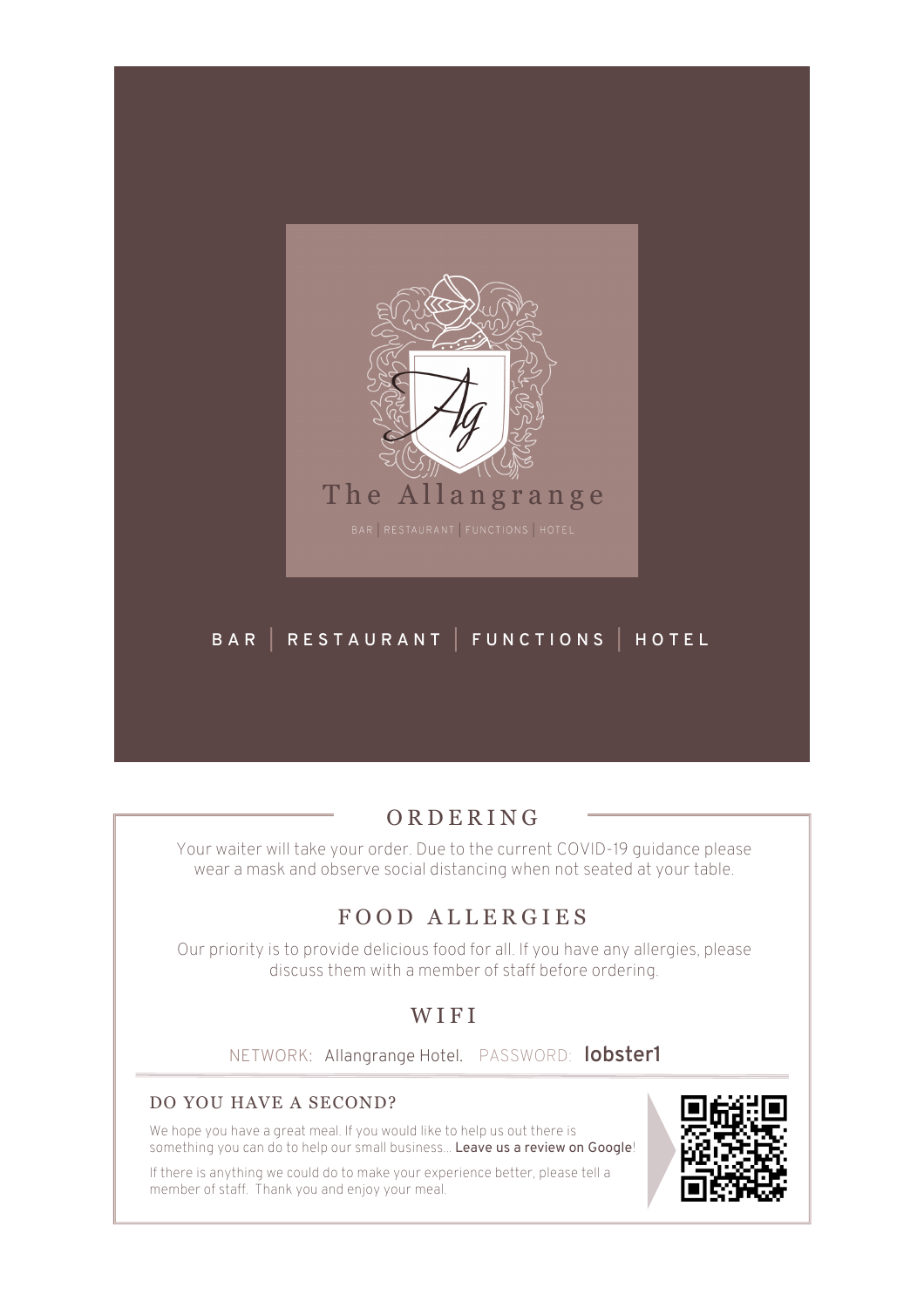## The Allangrange

## LUNCH MENU

| CHEF'S SOUP OF THE DAY<br>Served with freshly baked bread.                                                                                                                                  | £5.50 |
|---------------------------------------------------------------------------------------------------------------------------------------------------------------------------------------------|-------|
| <b>HAGGIS PAKORA</b><br>Our take on a classic favourite accompanied by fresh<br>dressed salad & homemade chilli jam.                                                                        | £7.95 |
| VEGGIE HAGGIS PAKORA [V]<br>The vegetarian option of a classic favourite, accompanied<br>by fresh dressed salad & homemade chilli jam.                                                      | £7.95 |
| TOMATO & BASIL BRUSCHETTA [V, VG]<br>Tossed in olive oil with rocket & balsamic dressing.                                                                                                   | £6.50 |
| THE CLASSIC CLUB<br>Chicken, lettuce and bacon with egg mayonnaise<br>served with freshly dressed salad.                                                                                    | £9.95 |
| STEAK & CHEESE CIABATTA<br>Steak and Orkney matured cheddar, with a crisp side salad.                                                                                                       | £9.95 |
| CHICKEN CHIMICHANGA<br>Marinated chicken, peppers, onions, cheese and savoury<br>rice encased and deep fried in a tortilla wrap and served<br>with sour cream and salsa.                    | £9.95 |
| <b>VEGAN CHIMICHANGA</b><br>[V, VG]<br>Refried beans, mixed peppers, onions, cheese and savoury<br>rice encased and deep fried in a tortilla and served with<br>salad, guacamole and salsa. | £9.95 |
| FISH GOUJONS & HOUSE-CUT CHIPS<br>Scottish Haddock, deep fried in beer batter with tartar<br>sauce and a crisp salad.                                                                       | £9.50 |
| MACARONI& CHEESE [V]<br>Served with garlic bread and freshly dressed salad.                                                                                                                 | £8.50 |
| BATTERED HADDOCK WRAP<br>With mixed leaves and lemon mayonnaise with house-cut<br>chips.                                                                                                    | £9.50 |
| MOULES FRITES [GFO]<br>Steamed blue lip west coast mussels bound in your choice<br>of a white wine or whiskey sauce with house-cut chips and<br>dipping bread.                              | £9.00 |

## HOUSE SANDWICHES

Available as a sandwich (choose from: white, brown or gluten free bread ) ciabatta or wrap.

All sandwiches served with dressed leaves & house slaw. Sandwiches can be toasted on request.

| <b>GOATS' CHEESE</b>                                                                                                | £6.95                   |
|---------------------------------------------------------------------------------------------------------------------|-------------------------|
| Melted goats' cheese and red onion marmalade.<br>HUMMUS AVO [V, VG, GFO]<br>Hummus, avocado and roasted red pepper. | £6.95                   |
| <b>HAM &amp; CHEESE</b><br>Honey roast ham & Orkney cheddar cheese.                                                 | £6.95                   |
| ROAST CHICKEN MAYO<br>Roast chicken in a garlic and herb mayo.                                                      | £6.95                   |
| EGG & ROASTED RED PEPPER [V] £5.95<br>Egg mayonnaise and roasted red pepper.                                        |                         |
| CHEESE <sub>[V]</sub><br>Orkney matured cheddar & coleslaw.                                                         | £6.50                   |
| <b>TUNA &amp; CHEESE</b><br>Tuna mayonnaise and Orkney cheddar cheese.                                              | £6.95                   |
| <b>SIDES</b>                                                                                                        |                         |
| HALLOUMI FRITTERS [V]<br>HOUSE-CUT CHIPS [V, VG, GFO]                                                               | £6.95<br>£4.00          |
| ONION RINGS [V]<br>HOUSE SALAD [V, VG, GF]<br>SLAW [V, GF]                                                          | £3.50<br>£2.95<br>£3.00 |

NACHOS choose from: £7.50 CHEESE [ **V, GF** ] HAGGIS + CHEESE VEGGIE HAGGIS + CHEESE LOADED FRIES choose from: £7.50

HAGGIS VEGGIE HAGGIS [ **V** ]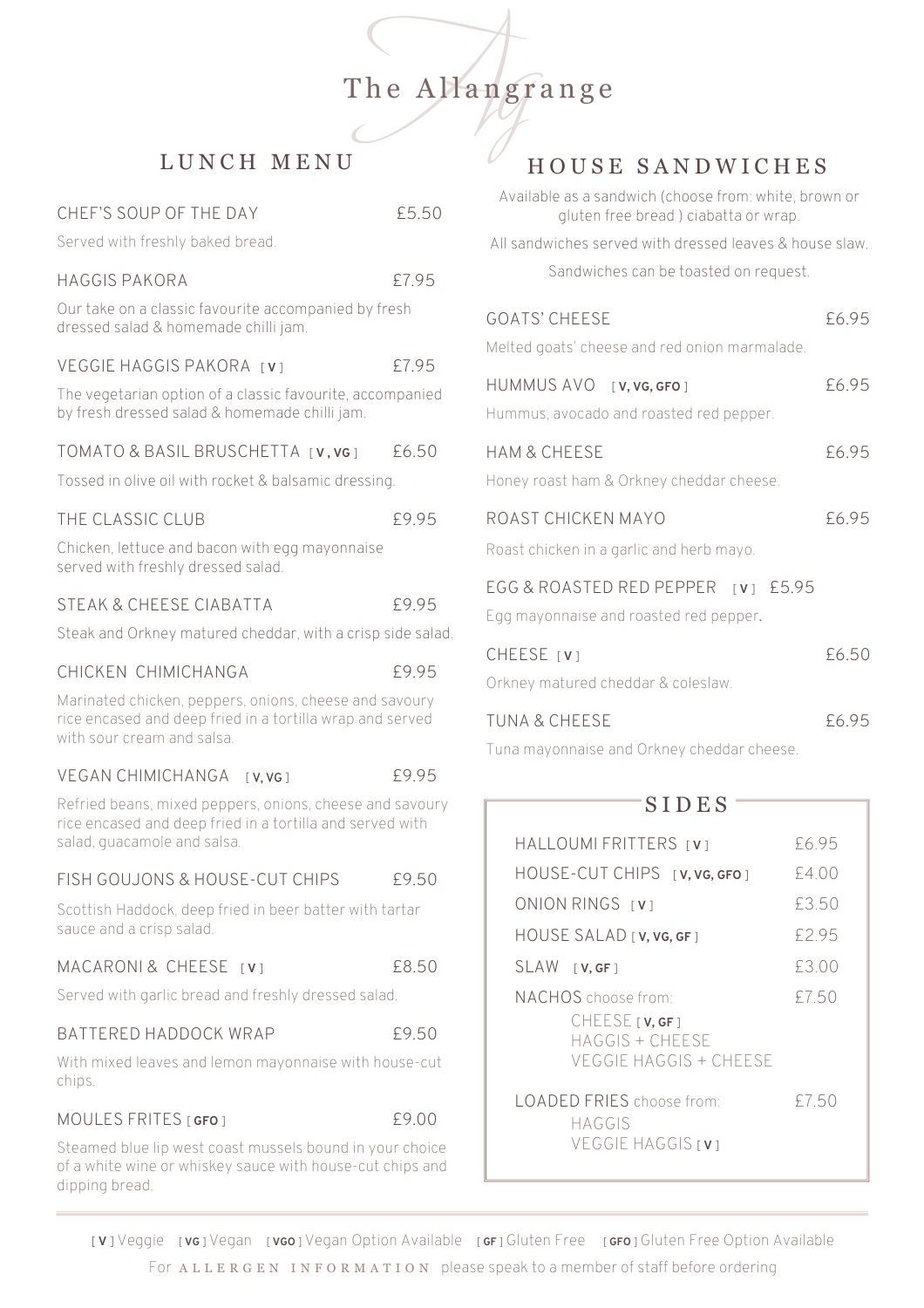

## DINNER MENU

## STARTERS

| SOUP OF THE DAY<br>Chef's soup of the day served with freshly baked<br>bread.                                                                    | £5.50                        |
|--------------------------------------------------------------------------------------------------------------------------------------------------|------------------------------|
| <b>DUCK CONFIT SALAD</b><br>Warmed duck leg confit salad served with our<br>homemade sweet plum dressing.                                        | £9.00                        |
| <b>SWEET POTATO &amp; PECAN SALAD</b><br>$\lceil V, VG, GF \rceil$                                                                               | £7.50                        |
| CAESAR SALAD [GFO]<br>Cos lettuce, boiled egg, fried pancetta, croutons<br>and parmesan.<br>ADD CHICKEN<br><b>ADD GARLIC KING PRAWNS</b>         | £6.50<br>$+ f150$<br>$+5200$ |
| <b>HAGGIS PAKORA</b><br>Our take on a classic favourite - accompanied by<br>crisp, dressed leaves and our house chilli jam.                      | £7.95                        |
| VEGGIE HAGGIS PAKORA [V]<br>The vegetarian option of a classic favourite -<br>accompanied by crisp, dressed leaves and out-<br>house chilli jam. | £7.95                        |

### GRILLED HALLOUMI [ **v** ]  $£7.50$

Served on a salad of roasted sweet potato, rocket and pecan nuts, and finished with a honey glaze.

#### CRABCAKES £8.00

Moray Firth crab bound in golden breadcrumbs with crisp, dressed leaves and a sweet chilli mayo.

#### GARLIC & CHILLI KING PRAWNS [**GFO**]£8.50

Served on a toasted ciabatta with lemon crème fraîche.

#### SCOTTISH MACKEREL PATE F8.50

Served with beetroot purée, dressed leaves, horseradish crème fraîche.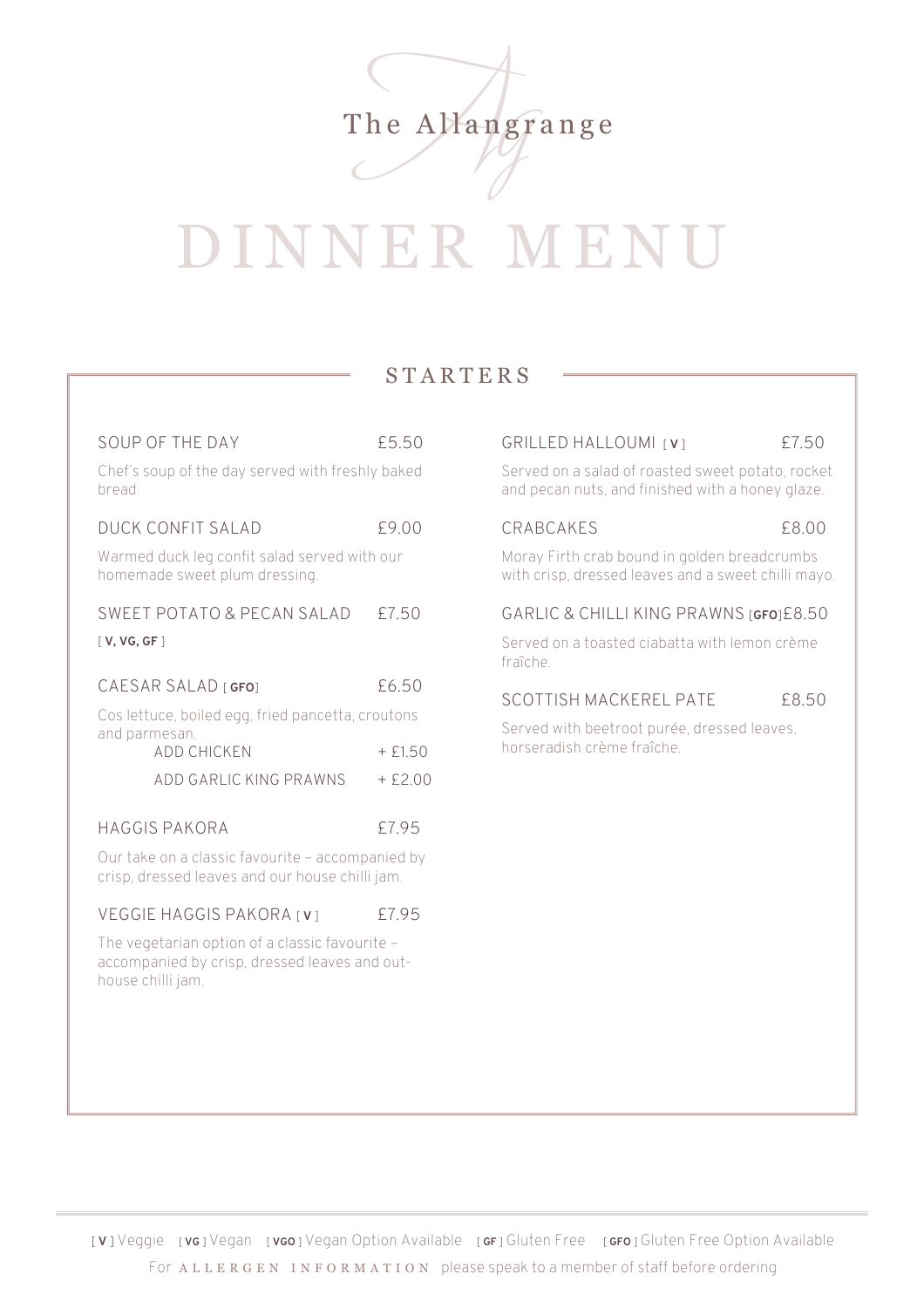

# DINNER MENU

## MAINS

#### HIGHLAND VENISON HAUNCH [ **GFO** ] £23.00

Pan-fried venison haunch steak served with Parmentier potatoes, green beans and a bacon and mushroom jus.

#### WEST COAST MUSSELS [ GFO ] **E17.00**

Steamed West Coast mussels in your choice of a white wine of a whisky sauce and served with freshly baked bread.

#### WEST COAST LANGOUSTINES [ GFO ] £18.50

Braised in white wine and served with garlic butter, side salad, fresh lemon and chunky bread.

#### ALFREDO LINGUINE

Bound in a creamy, Cajun-style sauce – available with chicken or seafood.

| <b>CHICKEN</b> | £14.95 |
|----------------|--------|
| <b>SEAFOOD</b> | £16.95 |

## FISH 'N' CHIPS £15.50

Scottish haddock, deep fried in a Black Isle Blonde beer batter. Served with house-cut chips, tartar sauce and a crisp salad.

#### VEGAN FISH & CHIPS [ **V, VG** ] £14.95

Banana blossom coated in crispy beer batter and served with house-cut chips, vegan tartar sauce and salad.

#### CHICKEN CHIMICHANGA £16.95

Marinated chicken, peppers, onions, cheese and savoury rice encased and deep-friend in a tortilla wrap and served with sour cream, salsa and housecut chips.

#### VEGAN CHIMICHANGA **[ V, VG** ] **E15.50**

Refried beans, mixed peppers, onions, cheese and savoury rice encased and deep fried in a tortilla and served with salad, guacamole, salsa and house-cut chips.

#### BEEF SHORT RIB [ **GFO** ] £23.00

With red wine gravy, horseradish mash and roasted root vegetables.

#### SCOTTISH SIRLOIN STEAK [ **GFO** ] £28.00

10oz steak with roasted vegetables, cherry vine roasted tomatoes and rocket salad. Served with house-cut chips and Black Isle Blonde beer battered onion rings with a choice of sauce. Sauces to choose from: whisky, pepper, garlic butter or Scottish Blue Murder cheese.

| ADD 4 LANGOUSTINES | £8.00 |
|--------------------|-------|
| ADD 6 KING PRAWNS  | £8.00 |

#### SURF'S UP [ **GFO** ] £32.50

Langoustines, garlic king prawns, mussels, mackerel pâté, hot and cold smoked salmon, and crab cake with lemon mayo, salad, bread and oatcakes.

### CAESAR SALAD **£12.50**

Cos lettuce, boiled egg, dried pancetta, croutons and parmesan cheese.

| ADD CHICKEN            | £2.50 |
|------------------------|-------|
| ADD GARLIC KING PRAWNS | £3.50 |

#### MACARONI CHEESE [ **v** ] **E14.95**

Served with freshly dressed salad, garlic bread and house-cut chips.

#### BEETROOT RISOTTO [ **V, VGO, GFO** ] £16.95

Served with goats' cheese and garlic ciabatta.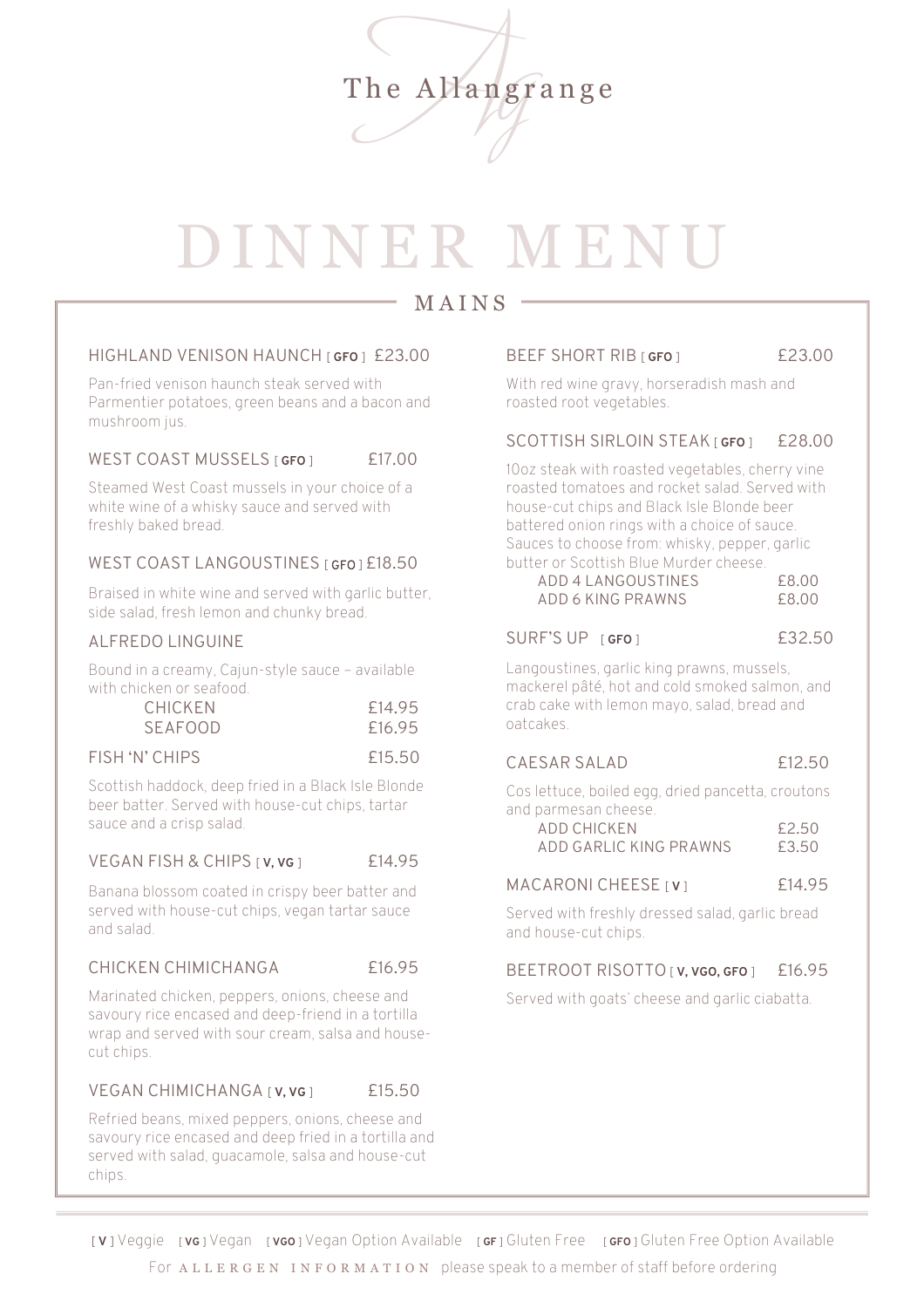The Allangrange

## DINNER MENU

## MAINS

## BURGERS

Our very own in-house burgers served in a toasted brioche bun. Burgers are accompanied by salad, dill pickles, Black Isle Blonde beer battered onion rings, slaw and house-cut chips.

£15.50

HIGHLAND 8OZ BEEF BURGER

SCOTTISH 8OZ VENISON BURGER

MUNLOCHY FRIED CHICKEN BURGER

HALLOUMI & HONEY BURGER [ **V** ]

MUSHROOM & KIDNEY BEAN BURGER [ **VG** ]

## Ag PIES

Pies are served with a choice of boiled baby potatoes or house-cut chips and roasted vegetables £16.50

#### SCOTTISH STEAK & ALE PIE

Tender Scottish beef cooked in Black Isle Blonde beer, with a rich gravy.

#### CULLEN SKINK PIE

Scottish smoked haddock, sauteed leeks and potato bound in a rich, creamy sauce.

#### HIGHLAND VENISON PIE

Filled with delicious venison, winter vegetables, juniper and red wine gravy.

#### MEDITERRANEAN VEGGIE PIE [ **V** ]

Root vegetables in a rich tomato sauce.

## SIDES<sup>t</sup>

|                  | HALLOUMI FRITTERS [V]                                                                 | £6 95 |
|------------------|---------------------------------------------------------------------------------------|-------|
|                  | HOUSE-CUT CHIPS [V, VG, GFO]                                                          | £4.00 |
|                  | ONION RINGS [V]                                                                       | £3.50 |
|                  | HOUSE SALAD [ <b>v.</b> vg. gf ]                                                      | £2.95 |
| $SLAW$ $[V, GF]$ |                                                                                       | F3 00 |
|                  | NACHOS choose from:<br>$CHEESE1$ v, GF 1<br>HAGGIS + CHEESE<br>VEGGIE HAGGIS + CHEESE | £7.50 |
|                  | <b>LOADED FRIES</b> choose from:<br>HAGGIS<br>VEGGIE HAGGIS [V]                       | £750  |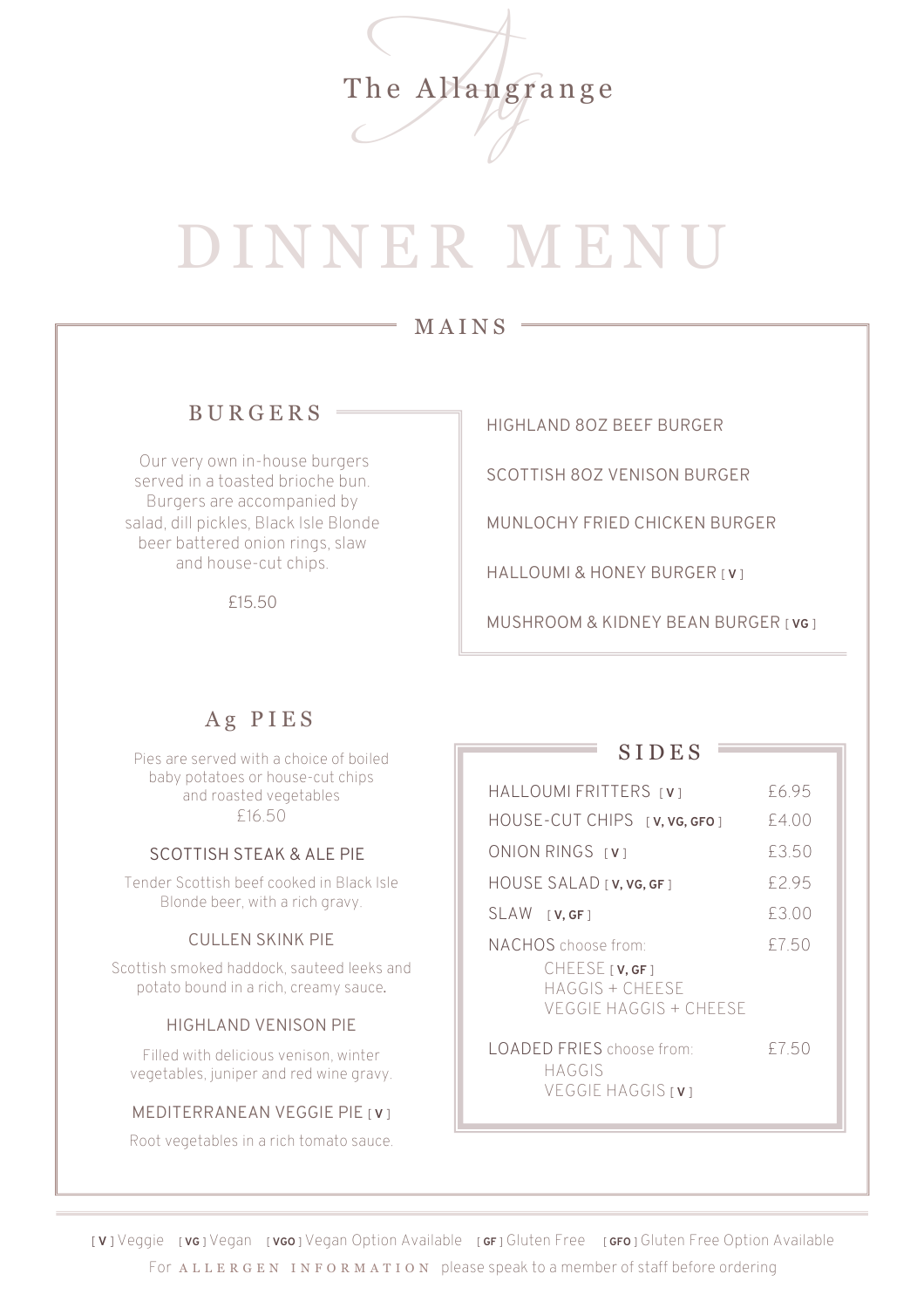

## DINNER MEN

## DESSERTS [ **V** ]

| CHEESECAKE OF THE DAY                                                                                                              | £8.95 |
|------------------------------------------------------------------------------------------------------------------------------------|-------|
| Chef's own cheesecake served with a Scottish<br>berry compote.                                                                     |       |
| BANANA SPLIT [GFO]                                                                                                                 | £8.00 |
| An 80s classic with a twist caramelised banana<br>with Miele's gelato, fresh cream, wafers, chocolate<br>sauce and a berry coulis. |       |
| <b>STICKY TOFFEE PUDDING</b>                                                                                                       | £8.50 |
| Homemade sticky toffee pudding with a toffee<br>sauce and Miele's vanilla gelato.                                                  |       |
| WARM CHOCOLATE BROWNIE [GF]                                                                                                        | £8.50 |
| Served with Miele's vanilla gelato.                                                                                                |       |
| ALLANGRANGE AFFAGATO                                                                                                               | £7.50 |
| Miele's vanilla gelato with a shot of espresso and<br>Amaretti biscuit.                                                            |       |
|                                                                                                                                    |       |

#### THE BIG KID SUNDAE  $£8.95$

Miele's vanilla gelato with chocolate brownie chunks, fresh raspberries and strawberries and fresh cream.

#### ALLANGRANGE CHEESE BOARD £9.95

Selection of Scottish cheese served with Hebridean oatcakes, celery, fresh fruit and our house chutney.

#### CHURROS £7.25

Traditional Spanish fried pastry, sprinkled with cinnamon sugar and served with warm fudge, toffee sauce and Miele's vanilla gelato.

#### MIELE'S GELATO

Please ask for flavours.

Two scoops £4.00 Three scoops £5.50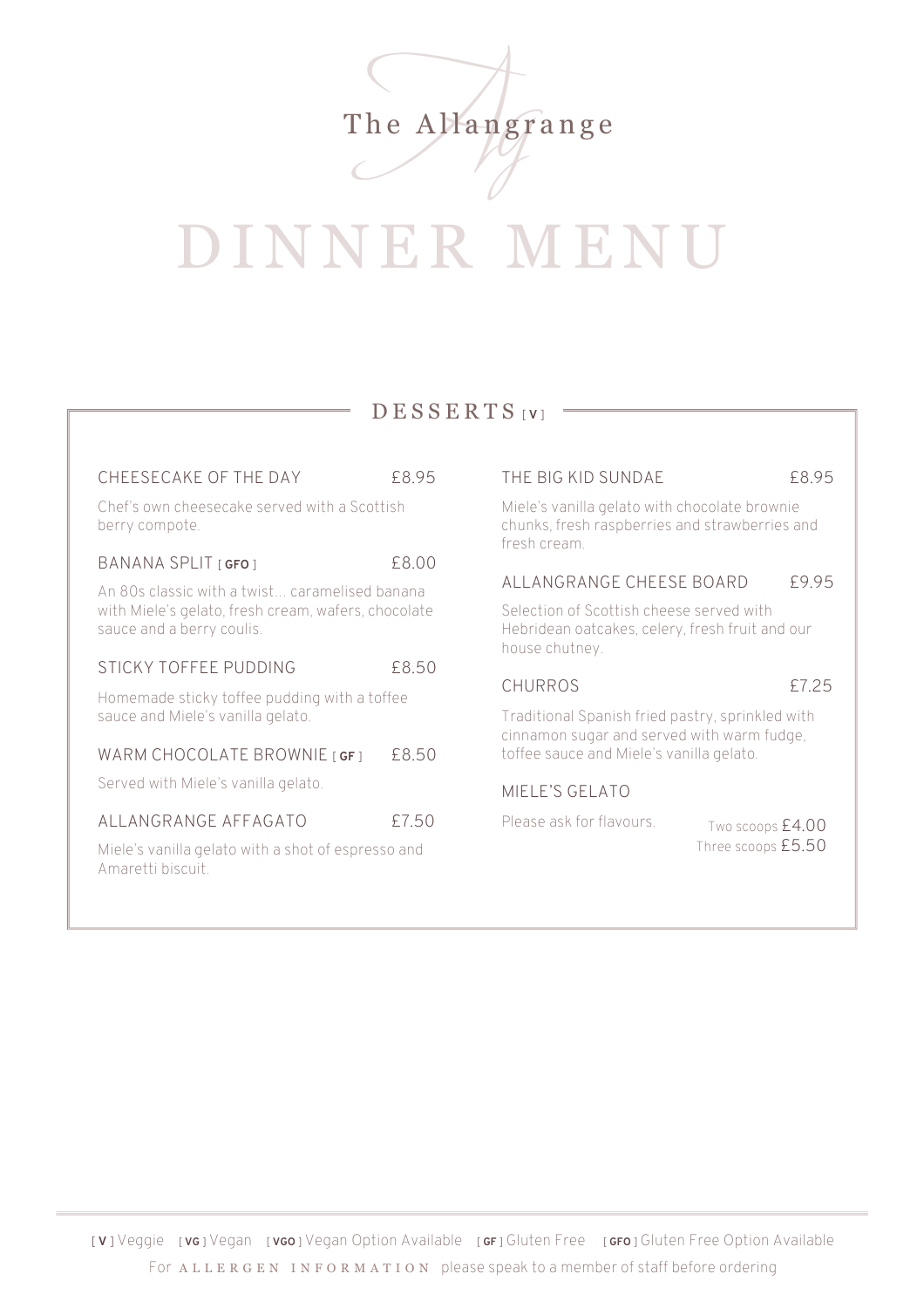



Two courses £10 Three Courses £12

## WEE STARTER

## SOUP OF THE DAY

Chef's choice of soup, served with fresh bread.

## CHEESY GARLIC BREAD [ **V** ]

Toasted bread with garlic butter and topped with parmesan cheese.

## WEE MAINS

## MACARONI CHEESE [ **V** ]

Served with house-cut chips and salad.

## BANGERS & MASH [ **GFO** ]

House sausages with creamy mash, served with gravy.

## FISH GOUJONS

Served with house-cut chips and salad.

## CHEESE & TOMATO CIABATTA PIZZA [ **V** ]

Served with house-cut chips.

## CHICKEN GOUJONS

Served with house-cut chips and salad.

## 4OZ BEEF BURGER

Served with house-cut chips and salad.

## WEE DESSERTS [V]

## ICE CREAM SUNDAE

Filled with Miele's gelato, fresh fruit and cream

## MIELE'S GELATO

Please ask for flavours

For ALLERGEN INFORMATION please speak to a member of staff before ordering [ **V** ] Veggie [ **VG** ] Vegan [ **VGO** ] Vegan Option Available [ **GF** ] Gluten Free [ **GFO** ] Gluten Free Option Available